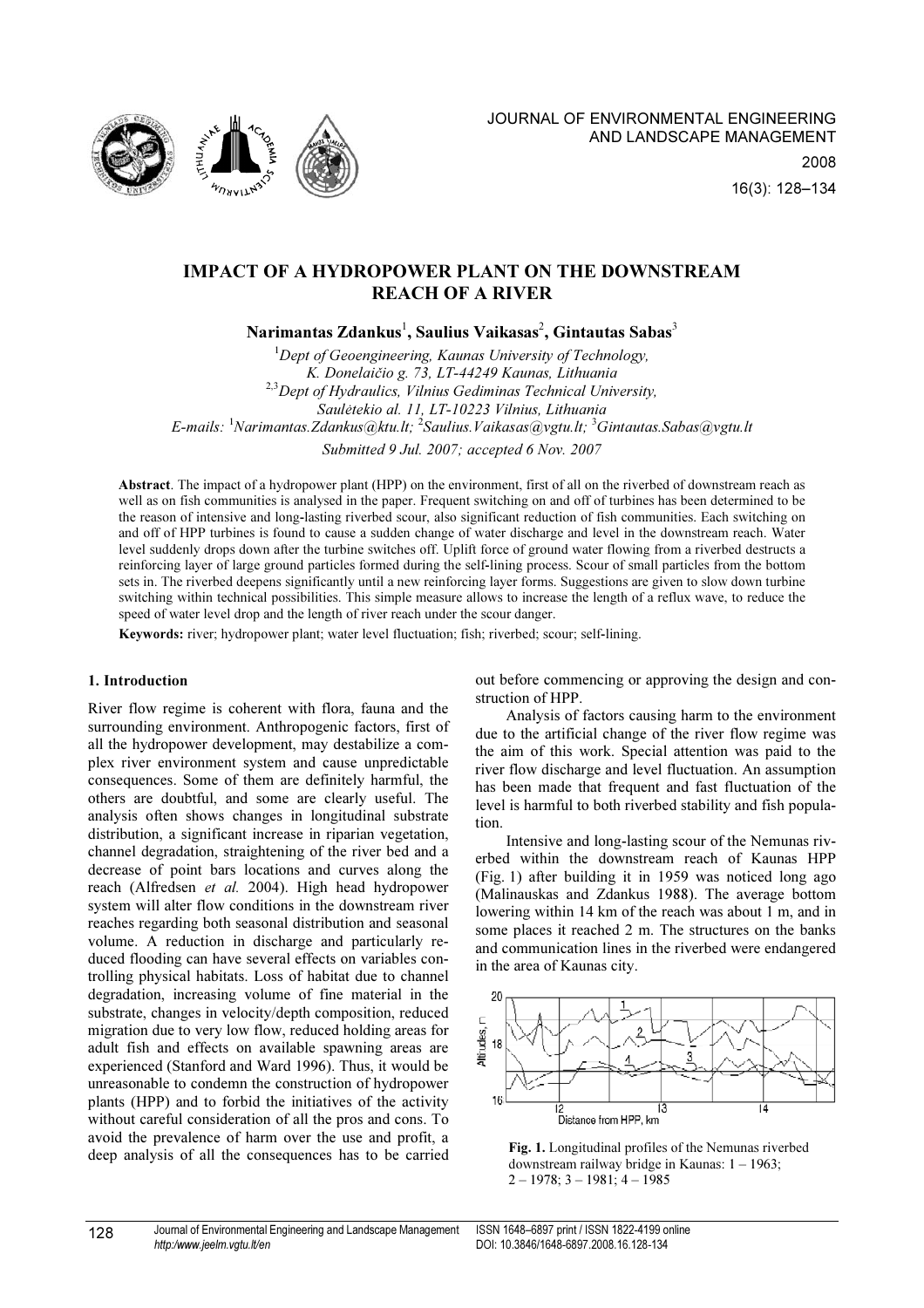Each fast drop of the water level causes the loss of small fry staying in the hollows of drying banks. The flatter the banks and the faster the drop of water level, the greater the loss of small fry. The type of the fish and speed of the drop affect loss quantity as well.

European scientists (Lusk 1995a, b) have observed that the number of fish population in a river suddenly falls down after the erection of a dam and the construction of HPP. In such a river valuable fish communities change into worthless ones. After the erection of Kaunas HPP on the Nemunas river, the number of fish communities was reduced from 33 to 24 (Kesminas et al. 1994; Kesminas and Repecka 2005).

We are prone to believe that only the impact of Kaunas HPP on the Nemunas flow regime has caused changes of the riverbed and reduction of fish population.

## 2. Peculiarities of Lithuanian riverbeds

The majority of Lithuanian rivers are formed of alluvial grounds. They consist of particles of a different diameter varying within a broad range: from silt of 0.1 mm to gravel of 50 mm grain size. Due to non-uniformity of the grain size small particles are washed out from the riverbed surface and a protecting layer of larger particles is formed on the ground surface (Zdankus 2000). Gradually, the protecting layer becomes more and more resistant to scour. It acquires the ability to resist scour even at much higher than initial flow velocities. The pores between particles of the protecting layer are filled with smaller ones and also with organic matter. The layer becomes impermeable. While the water level in the river drops suddenly and ground water tends to move from the ground, the uplift force of hydrostatic pressure breaks the protecting layer and removes it. Intensive bottom scour originates and a new self-lining process starts again (Fig. 2). Each cycle of protecting layer construction – destruction lowers the riverbed and forms a large amount of scour products, which are moved by the flow downstream.

During a sudden lift of the flow depth water infiltrates into the river bottom. A downward force of hydrostatic pressure presses ground particles to the bottom and increases their stability. Riverbed resistance to scour

a

increases (Zdankus 2000). Thus, sudden increment of the flow depth is not dangerous concerning the possibility of riverbed scour.

# 3. Natural alteration of river flow discharge and water level

The majority of Lithuanian rivers are formed in alluvial grounds. They tend to scour, therefore riverbeds are often eroded. Due to the scour, maximum intensity erosion is reached in the spring flood period, also during heavy showers when river discharge reaches the largest magnitude and the sudden flow depth fluctuation takes place.

The analysis of the long lasting hydrometric observation data (Dolgopoviene 2003; Lithuanian… 1990– 2004) shows a comparatively slow change of natural river flow discharge and depth. Rain and snow melting in spring time cause rather slow changes of the river flow. Due to indicated reasons the water level fluctuation velocity usually does not exceed 20 cm/h. Formation and break of the ice cover cause much quicker changes of the flow. Much higher speed of water level changes may be observed during the ice debacle time. During the ice cover formation and breaking period, water level usually fluctuates at a speed of 15–30 cm/day (Alfredsen et al. 2004). Sometimes water level undergoes even greater changes due to the ice phenomena. On 23.12.1849 during the ice cover formation on the Nemunas at Smalininkai, water level rose at a speed of 97 cm/day. Ice blocks cause more sudden fluctuations in water level. During the debacle period of 12.03.1827, water level at Smalininkai rose up by 252 cm. The next day on the  $13<sup>th</sup>$  March it dropped down to 272 cm. Thus, the drop speed was  $\geq$  272 cm/day = 11.33 cm/h.

The formation of an ice block leads to a sudden rise of the water level in the river upstream and drop down the block. After a collapse of the block water level suddenly drops upstream an ice block and rises downstream it. Here water moves with rather high velocities, the remainders of a self-lining layer are completely removed, the bottom of the river is being scoured very intensively. The data of flow velocities, discharge and level change during ice debacle are not available because observations and investigations of the phenomena cannot be performed due



Fig. 2. Stages of riverbed self-lining: a – uplift forces destroy and remove protecting layer; b – scour of small ground particles continues; c – new protecting layer appears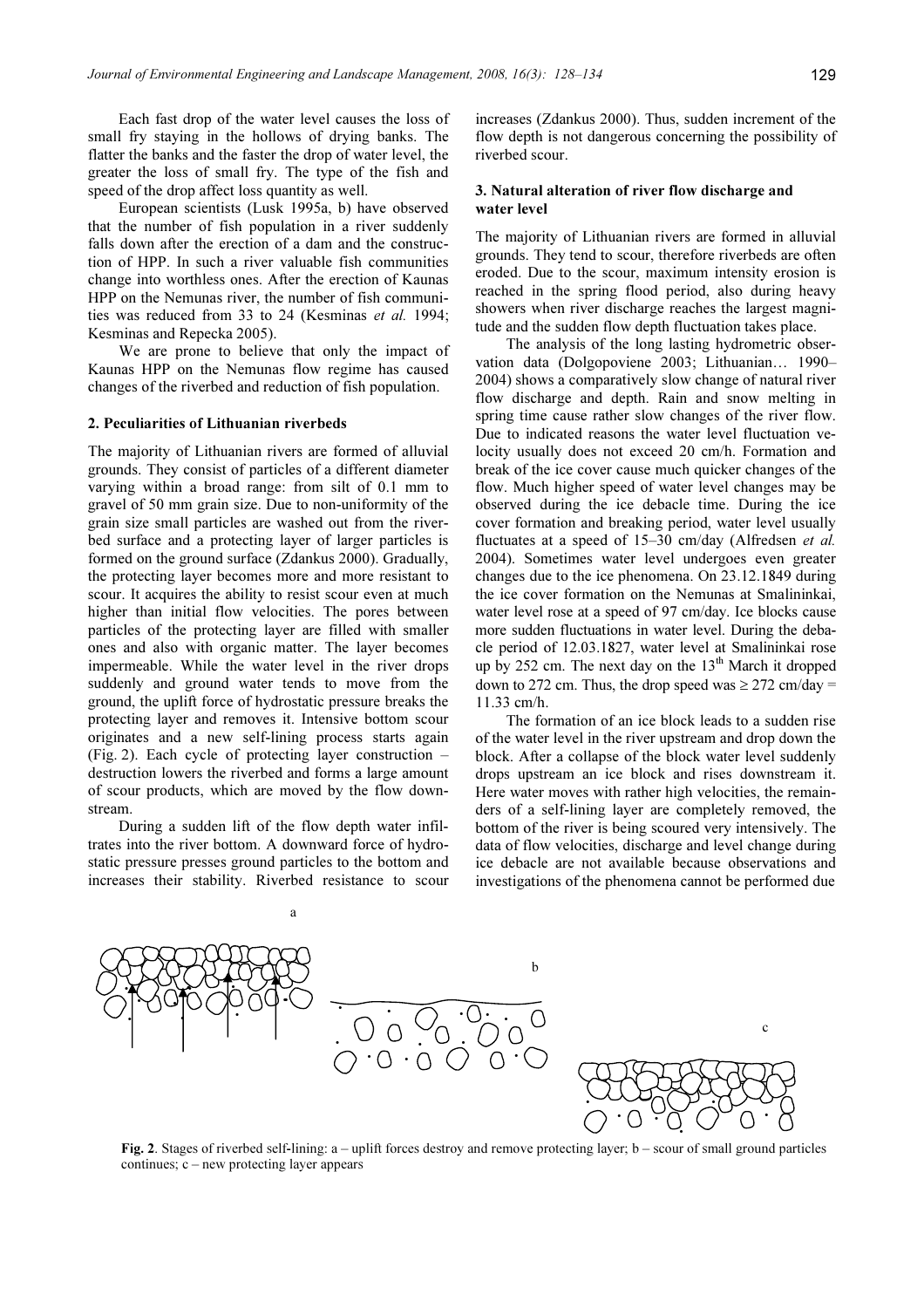to the unpredictable place and time of their occurrence. The old records (Kolupaila 1930) contain water levels measurements done once or twice per day only. An ice block forms and collapses within some hours. Thus, the above computed level drop 11.33 cm/h is much smaller than the actual one which should be computed dividing the level drop not by 24 h but by much shorter interval of time.

The self-lining layer of a riverbed may be damaged not only during the ice block formation and collapse. This may happen during an extremely intensive spring flood also, when flow scouring power exceeds the resistance of a self-lining layer. Fortunately, the layer usually restores after the flood, which lasts  $2-5$  weeks only (Gailiusis et al. 2001). Intensive scour of a riverbed damages severely fish spawning ground, makes their living conditions impossible to live. This is the main reason why the number of fish communities reduces downstream HPP. In addition, scour products increase load and sediment runoff as well.

#### 4. HPP influence on the river flow level alteration

Each switching off and on of HPP turbines causes a sudden change of the flow discharge and depth. Due to the regular changes of flow parameters flux and reflux waves are generated regularly, the water level downstream HPP changes at a high speed periodically many times every day. Drop of the water level is much more dangerous than rise, therefore, in this investigation greater attention was paid to that stage of the water level fluctuation.

The speed of the level fluctuation depends on the turbine switching off time, distance from HPP, water flow discharges before and after the switching, and the width of a riverbed downstream the plant. The speed may never go up very highly even at a critical combination of the factors, but due to the turbine stop the level drop speed is many times higher compared to that caused by any natural reason, excluding ice jam formation and a case of collapse.

The turbines of any HPP are switched on and off rather often. Usually the regime of high-power HPP is adjusted according to the electric energy requirements and the river flow regime. One or some turbines are switched on in the morning and switched off in the evening, at the end of the working time. A small HPP usually works according to the available water, for some time it accumulates water in the pool, at the rest of time it utilizes its energy by turbines. In the spring flood period all HPP work in full power. In the summer dry season they work with minimal load passing minimal admissible water discharge through turbines. In both cases the turbines are switched on and off rather seldom. In the rest of the year HPP turbines are switched on and off several times a day. Thus, constant fluctuation of the water level in the downstream reach of HPP is an unavoidable phenomenon (Fig. 3). There was an interest to determine the speed of water level fluctuations and the intensity of fluctuation damping along the river. The comparison of level hydrographs for a distance from HPP gauging station to that for

the downstream reach of Kaunas HPP shows great differences between them. The differences in the level change speed and recurrent frequency are evident. In the natural river flow the level drops at a speed  $< 10$  cm/h, in the downstream reach of HPP – up to 500 cm/h. The sudden discharge (and level) fluctuation of the natural river flow happens up to 20 times per year, in the downstream reach of HPP – more than 300 times per year. Thus, the impact of HPP on the river flow regime is evident.



Fig. 3. Level hydrographs of the Nemunas river for crosssections at Nemajunai (top), km upstream from Kaunas HPP, in downstream reach of the HPP (middle) and for cross-section at Smalininkai (bottom), km downstream the HPP. Zero time is 2004 09 20 12 00; actual absolute altitudes of top curve are larger by  $46.20$  m, middle – 17.10 m, bottom – 6.00 m

The length of a river reach at a high speed of level fluctuation is limited. Further from the HPP the changes of the discharge and level become smoother, the level drop speed decelerates and this reflux wave becomes less dangerous for riverbed stability. At a definite distance from the HPP the wave becomes harmless.

It is easy to determine the length of a river section, where riverbed erosion is quite possible, from the chart of the level drop speed versus the distance from the HPP graph (Fig. 4). From such a graph, constructed on field investigation data for Kaunas HPP downstream reach, the length of the likely eroded reach is about 19 km, if the admissible stage drop speed is accepted to be 20 cm/h.



Fig. 4. Graph of stage drop speed versus distance from Kaunas HPP

The graph of the level drop speed versus the distance from the HPP should be used for the estimation of HPP impact on the environment and for the design of protec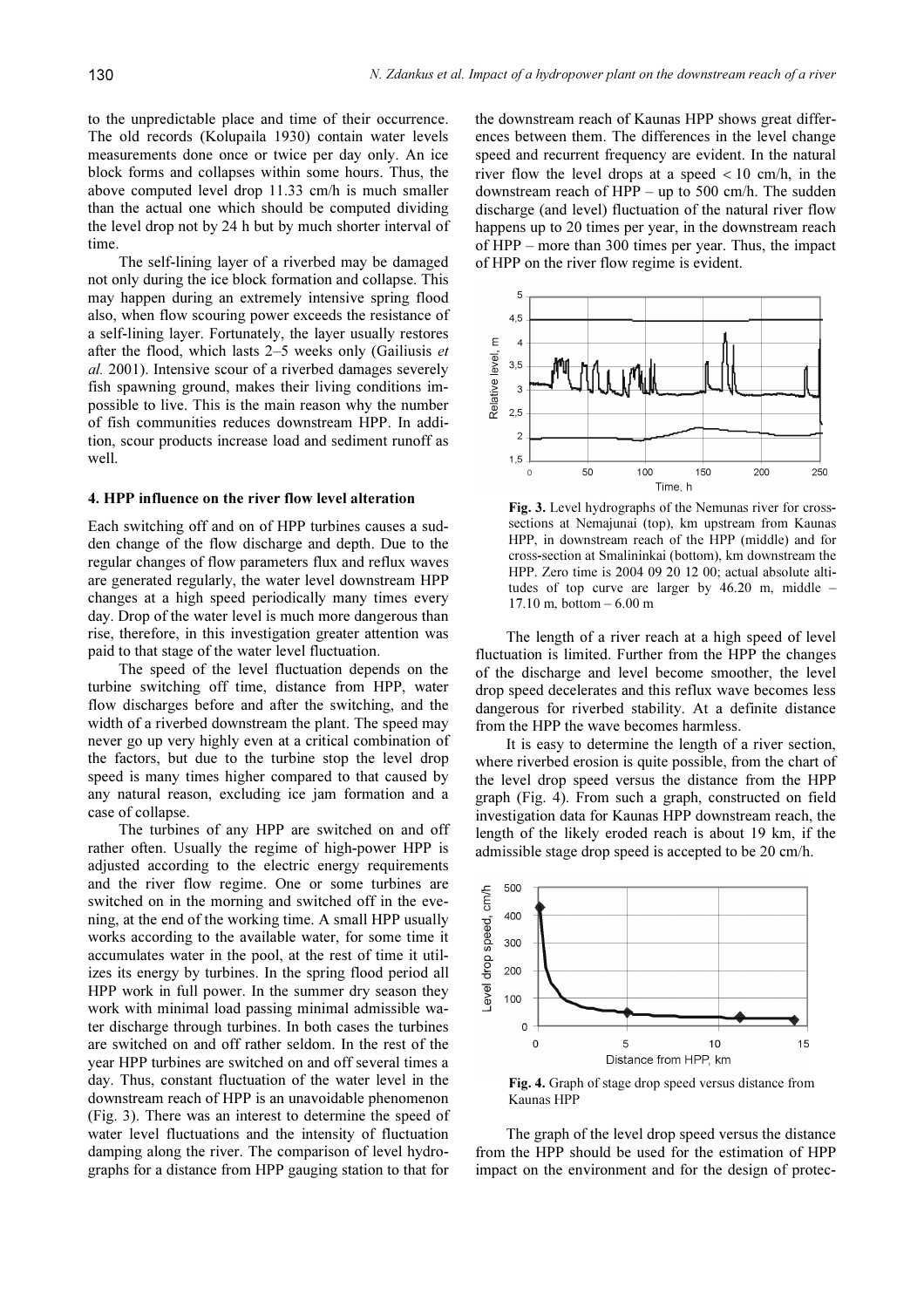tion measures of the riverbed from scour. In this case the graph may be constructed only using analytical methods.

## 5. Estimation of reflux waves in downstream reach of HPP

One can conclude from the explanations above that a sudden drop of the water level may cause riverbed scour. The higher the speed of the level drop, the more probable the riverbed scour. In addition to the scour, the water level fluctuation endangers the river. It is considered that the maximum admissible drop speed is 20 cm/h. Such a speed is extremely rare in the natural river flow (Gailiusis et al. 2001) but it is quite frequent in the river flow downstream HPP. To estimate the danger of the level fluctuation, the actual speed should be compared to the maximum admissible one. The actual level drop speed may be measured under the natural conditions of the river flow computing by reflux wave parameters, which may be determined using analytical or empirical formulas.

To describe an unsteady non-uniform open channel flow, M. Chertousov (Чертоусов 1962) suggested and R. Chugaev (Хугаев 1975) improved the following differential equation set:

and 
$$
\frac{\partial Q}{\partial l} + \frac{\partial A}{\partial t} = 0
$$

$$
I_b - \frac{\partial h}{\partial l} = \frac{v}{g} \frac{\partial v}{\partial l} + \left(\frac{Q}{K}\right)^2 + \frac{1}{g} \frac{\partial v}{\partial t},
$$
(1)

 $K$ ) g

J

where:  $Q$  is the flow discharge;  $l$  is the distance along the flow; A is the area of the flow cross-section; t is time;  $I<sub>b</sub>$  is the river bottom longitudinal slope;  $h$  is the flow depth;  $v$ is the mean flow velocity;  $K = CA\sqrt{R}$  is discharge modules, C is Chezy coefficient, R is hydraulic radius;  $g$  is free fall acceleration (Fig. 5).

l

l

g

l

Unfortunately, set (1) may be solved directly for the simplest case of a prismatic riverbed with its horizontal bed. Numerical solution of the set is possible on the basis of definite assumptions and with the help of triple iteration, which makes computations much time consuming.

To verify the results of our field investigations, we have analysed a possibility to apply the following model of the flow. The front of a reflux wave moves with the velocity  $v_1$  (prior to the turbine switching off), its tail – with the velocity  $v_2$  (after the turbine switching off). Due to the difference velocities  $(v_1 - v_2)$  the wave length  $l_w$ increases and the level drop velocity  $v_{\rm ld}$  decreases along the river.



Fig. 5. Dimensions of water flow section for application of (8)

According to the statements above, the level drop velocity may be expressed as

$$
v_{\rm ld} = \frac{\Delta h}{t_w},\tag{2}
$$

where level drop is  $\Delta h = h_1 - h_2$  and wave passage time is  $t_w = l_w / v_w$  (Fig. 6). The wave length

$$
l_{w} = (v_1 - v_2) \cdot t + v_1 \cdot t_s, \tag{3}
$$

where  $t_s$  is turbine stop time; t is time measured from the moment of the turbine stoppage start. Average wave motion velocity is  $v_w = \frac{(v_1 + v_2)}{2}$  $v_w = \frac{(v_1 + v_2)}{2}$ . Now the level drop veloc-

ity may be expressed as

$$
v_{\rm Id} = \frac{(h_1 - h_2)(v_1 + v_2)}{2((v_1 - v_2) \cdot t + v_2 t_s)}.
$$
 (4)

Water level drop velocity magnitudes computed by formula (4) are given in Table. The influence of turbine stop time is evident: the shorter the time, the steeper the wave and the higher the level drop velocity. At the HPP drop speed is particularly high. It is evident from these data that further from the HPP the influence of the turbine stop time decreases.

## 6. HPP impact on river runoff

HPP may have quantitative and qualitative influence on water and sediment runoff of a river. The influence resulting from the magnitude of runoff parameters is considered as quantitative, the impact on the character of runoff distribution in time is qualitative.

Evaporation from the water body surface is more intensive than that from the land surface. It is reasonable to



Fig. 6. Scheme of a reflux wave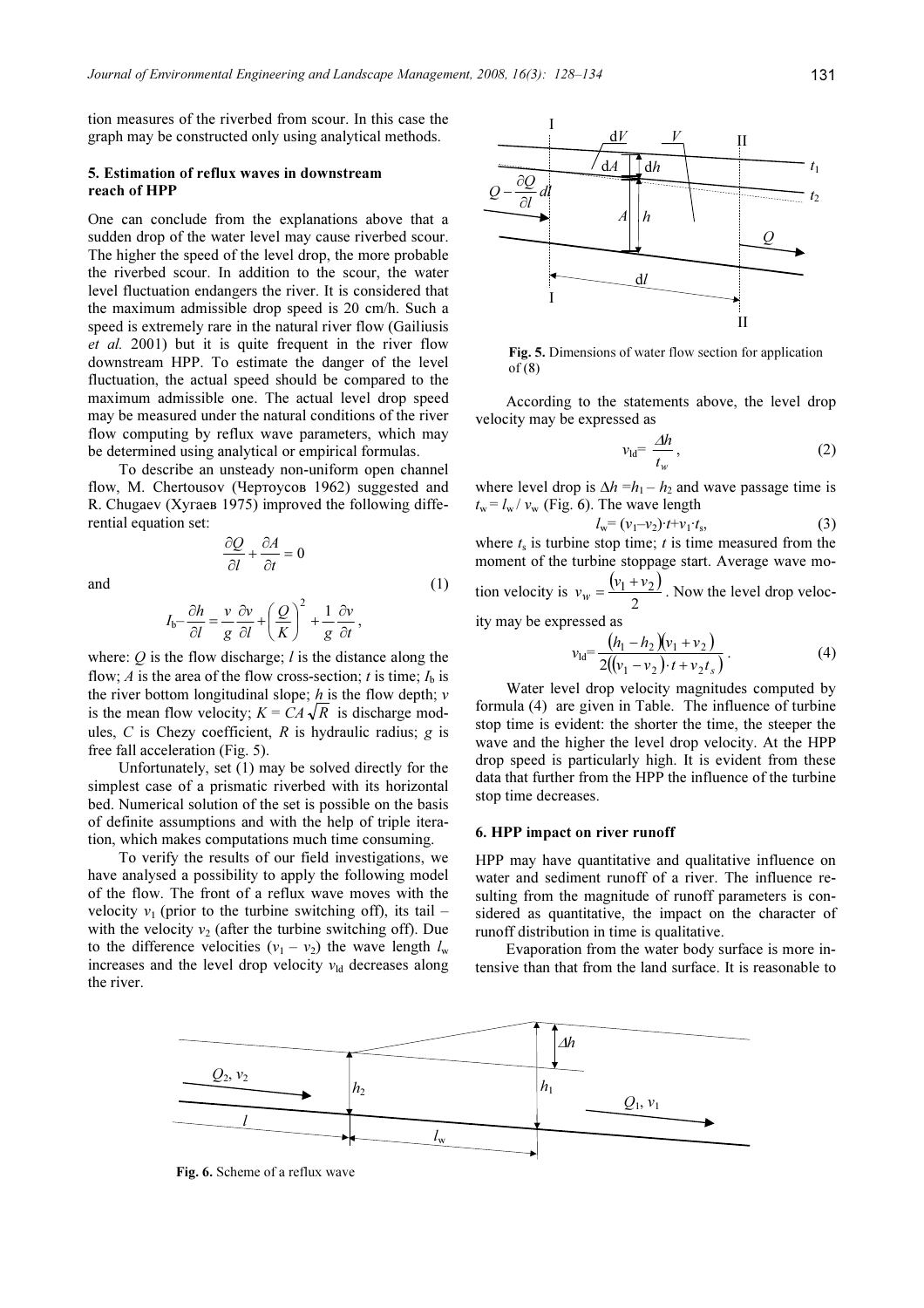| Time of stoppage, s                     | Distance from HPP to rated cross-section, km |      |       |       |       |  |  |  |
|-----------------------------------------|----------------------------------------------|------|-------|-------|-------|--|--|--|
|                                         | 0.12                                         | 4.94 | 11.26 | 14.26 | 20.00 |  |  |  |
| According to computation by formula (4) |                                              |      |       |       |       |  |  |  |
| 30                                      | 2325                                         | 78.0 | 34.4  | 27.2  | 19.40 |  |  |  |
| 60                                      | 1813                                         | 77.2 | 34.2  | 27.1  | 19.35 |  |  |  |
| 150                                     | 1091                                         | 75.1 | 33.8  | 26.8  | 19.21 |  |  |  |
| 300                                     | 656                                          | 71.8 | 33.1  | 26.4  | 18.99 |  |  |  |
| According to field measurement data     |                                              |      |       |       |       |  |  |  |
|                                         | 430                                          | 51.6 | 32.4  | 21.6  |       |  |  |  |

Water level drop speed, cm/h

The flow velocities before and after turbine stoppage were accepted to be  $v_1 = 0.90$  m/s and  $v_2 = 0.70$  m/s; flow depths  $h_1 = 1.25$  m and  $h_2 = 0.95$  m.

expect the river runoff reduction due to the increased evaporation loss from the HPP pool after its construction. The Sevan lake HPP in Armenia is an evident example of such a phenomenon. It is known that after the erection of the HPP and lift of the water level in the lake the production of electric energy was far away from the designed one. It was determined by the investigations that the evaporation loss was increased and the river runoff decreased significantly, due to the increment of the water surface area. The designed energy production was reached by lowering water level in the Sevan lake, reducing the water surface area and water evaporation loss.

Climatic conditions in Lithuania are rather different compared to those of Armenia. Due to higher annual humidity the difference between evaporation from land and water bodies is much smaller here. The areas of HPP pools are rather small compared to the river catchment areas. As an example, Kaunas HPP on the Nemunas river is taken. Catchment area of the river at cross-section of the HPP is  $A_c = 55764 \text{ km}^2$ , area of HPP pool is  $A_p =$ 63.5  $km<sup>2</sup>$ . Annual evaporation from the land within limits of  $A_c$  is  $E_l$  = 550 mm/year and from pool water surface  $E_w = 660$  mm/year (Lithuanian... 1990–2004). According to these data, the evaporation loss of runoff may be computed as follows:

$$
\Delta R = 100 \cdot \frac{E_w - E_l}{E_l} \cdot \frac{A_p}{A_c} =
$$
  
100 \cdot \frac{660 - 550}{550} \cdot \frac{63.5}{45764} = 0.0278%. (5)

The obtained magnitude of the loss is small enough to be neglected in hydrological computations, whose initial data are usually presented with a much larger admissible error. Thus, the impact of HPP on Lithuanian rivers annual runoff magnitude may be considered as negligibly small.

A HPP of any power redistributes the river runoff due to the adjustment of the turbine-consumed water discharge according to the requirement for electric power. Water accumulates in the pool or is released from it, when passing turbines the discharge is smaller or larger than that of the river flow entering the pool (Fig. 7). The difference depends on the discharge units of time and volume of the pool. Momentary, hourly, diurnal, even weekly river discharges upstream and downstream HPP, as a rule, are different due to the accumulations in the pool. The annual discharge (runoff) does not depend on the HPP pool volume, if it is small, what is usual for flat relief conditions of Lithuania.



Fig. 7. Scheme of a river longitudinal section:  $1 - \text{dam}$ ;  $2 - \text{pool}$ ;  $3 - \text{downstream reach}$ ; 4 – riverbed profile; 5, 6 and 7 – coarse, mid-size and fine sediments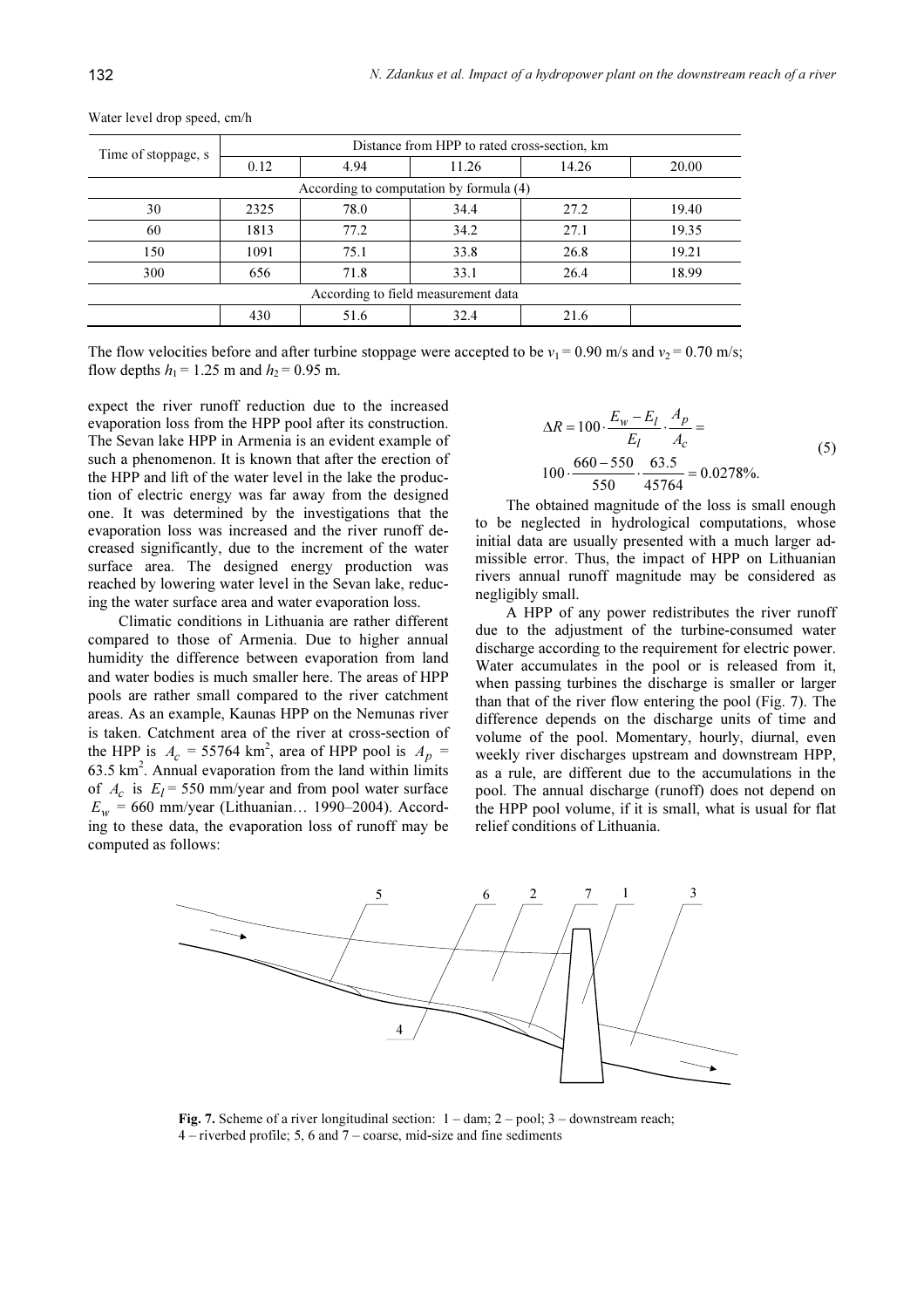The erection of a dam on a river and increment of water depth in the pool cause decrement of water velocity and sedimentation of sand and silt there. It is commonly known that coarse sand transported by the river flow accumulates at the beginning of the pool, smaller particles move a definite distance of the pool, silt particles may reach the dam, the finest clay particles may pass the turbines and enter a downstream reach.

Silt carrying requires definite energy. Sedimentation of the load increases scouring capacity of the flow. Sudden and frequent fluctuation of flow depth downstream HPP strengthens scouring capacity again, therefore riverbed scour is unavoidable there. The riverbed scour restores former concentration of the flow load moving away from HPP, but immediately after this the scouring capacity of the flow remains increased forever, and erosion maintains long-lasting character (it is evident from Fig. 1).

To conclude with, the construction of HPP on a river impacts sediment distribution along the river and causes long-lasting scour in the riverbed resulting in increment of total runoff of sediments. As a result, the quantity and composition of sediments at the river delta are changed.

#### 7. Other factors of HPP impact on the environment

In addition to the forms of HPP impact on the environment analysed above, there are many other important factors: flooding of the lands occupied by the pool, landscape changes, shipping and recreation conditions, macroclimate, cutting fish migration paths, etc. This paper is devoted to the HPP influence on the downstream reach of HPP, therefore briefly characterized forms of the impact are mentioned here only to compare them with the forms analysed above.

HPP pool usually occupies a significant area of land in the valley of a river. The flooded land is lost for agricultural and civil engineering needs, but may be used for fishery. Proper selection of the place for the erection of the pool may help to reduce the land loss.

The pool usually improves the landscape, especially when there are no water bodies around. The proper selection of HPP place may help to reduce the land loss and to improve the quality of the pool (Pašvenskas 2001).

In the case of dense network of lakes the HPP influence on the landscape may be insignificant or even negative. In all cases, society opposes the building of HPP. After some years of the construction of the HPP people become accustomed to the landscape change and their attitude to the pool presence becomes positive.

Field investigations (Pašvenskas 2001) confirm the positive character of the HPP pool influence on the microclimate around it. The influence manifests itself in decrease in the temperature fluctuation amplitude during the hot summer season. This phenomenon is closely linked to the intensive evaporation from the pool water surface and increment of air humidity. Microclimate changes in a rather narrow zone around the pool. The width of the zone reaches  $(0.15 \div 0.50) \cdot B_n$ , where  $B_n$  is the width of the pool.

The construction of a dam on the river and creation of the pool definitely improve conditions for recreation, fishery, both professional and amateur. However, it cuts the ways for migrating fish and invertebrates. This may be mitigated by constructing fish passages, which are effective in the cases of their heads smaller than 10 m (Lithuanian… 2001). Fish-breeding plants are the most reasonable measure for the compensation of the pool harm for heads greater than 10 m.

## 8. Conclusions

1. Hydropower plant (HPP) influence on the environment is strong and multilateral. In the discussion of the idea to design HPP the issue of the impact should be estimated carefully.

2. The operation of HPP turbines causes frequent and sudden fluctuations of the river flow discharge and depth, what is harmful for riverbed stability and water fauna.

3. Long-lasting scour of the riverbed in downstream reach of HPP is one of the important factors of HPP impact on the environment.

4. To reduce the river flow scouring power in downstream reach of HPP, the turbine-switching off process should be as slow as possible.

5. HPP impact on the riverbed in downstream reach of HPP may be estimated by applying the method presented in this paper. The method offers to do computations of turbine stopping time from flow discharges before and after the stop and dimensions of the river cross-section.

## References

- Alfredsen, K. et al. 2004. Altered habitat conditions caused by longform changes in hydromorfology in a Norwegian regulated rivers, in Proceedings of IAHR congress, Ecohydraulics Symosium. Madrid, 262–267.
- Dolgopoloviene, A. 2003. Influence of channel naturalization on hydraulic regime, Journal of Environmental Engineering and Landscape Management 11(4): 178–185.
- Gailiusis, B. et al. 2001. Lietuvos upės. Hidrografija ir nuotėkis [Lithuanian rivers. Hydrography and runoff]. Kaunas, LEI. 800 p.
- Kesminas, V. et al. 1994. Žuvys. Žuvų populiacijų būklė ir dinamika. Lietuvos gamtinė aplinka [Fish. State and dynamics of fish communities. Natural Environment of Lithuania]. Vilnius, 83–87.
- Kesminas, V.; Repecka, R. 2005. Human impact on fish assemblages in the Nemunas river, Lithuania, Large Rivers 15(1–4). Supplement of Archiv fur Hydrobiologie 155(1– 4): 275–287.
- Kolupaila, S. 1930. Hidrometrijos metraštis [Hydrometric annals]. Vol. II. Kaunas. 376 p.
- Lithuanian hydro-meteo office. 1990–2004. Hydrologic yearbooks [Hidrologiniai metraščiai]. Vilnius.
- Lithuanian Hydropower 100. 2001. Proc. of International Conference of Small Hydropower. Kaunas. 237 p.
- Lusk, S. 1995a. Influence of valley dams on the changes in fish communities inhabiting streams in the Dyje river drainage area, Folia zoologica V. 44(1): 45–56.